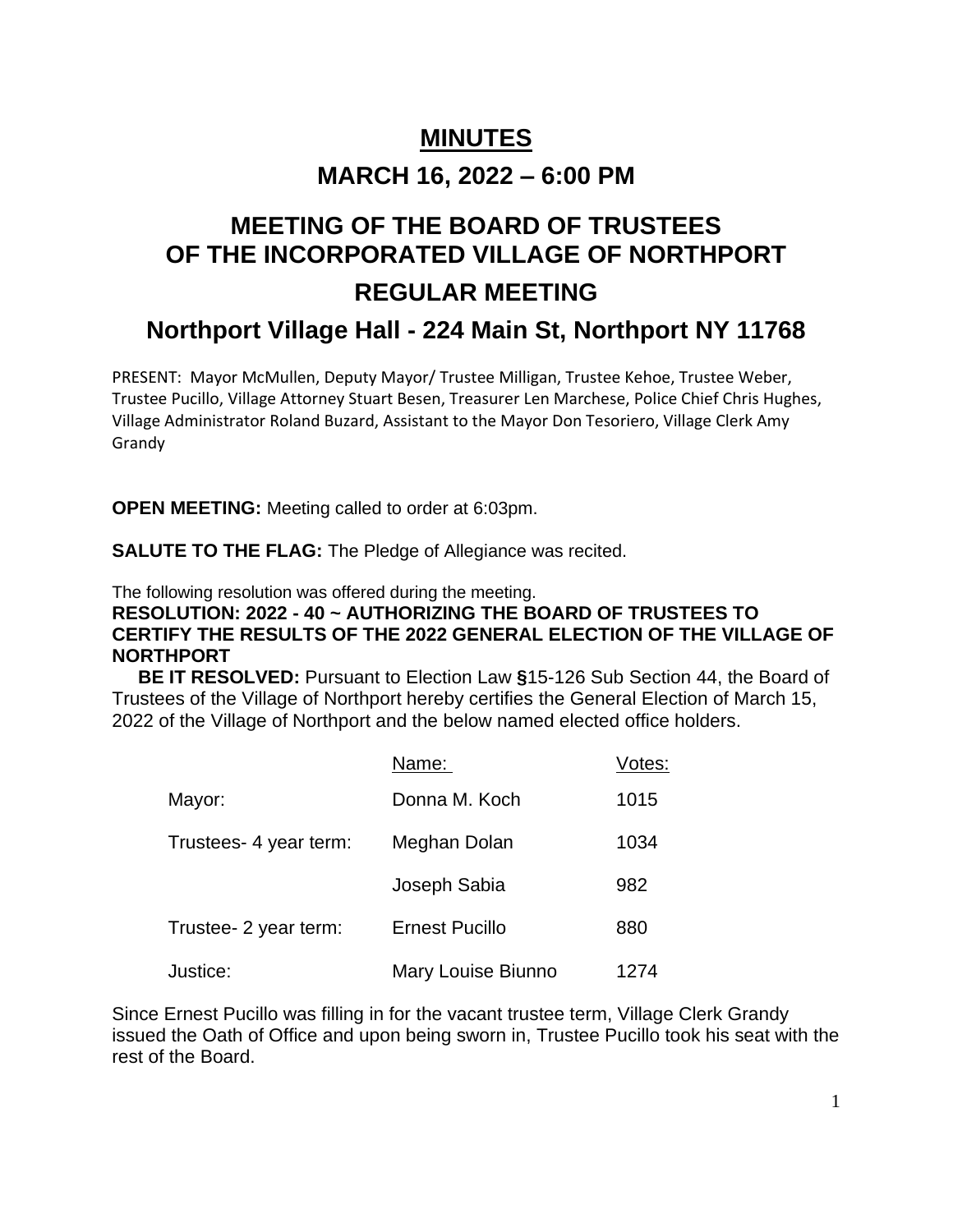#### **REQUESTS:**

Ecumenical Lay Council of Northport/East Northport: Easter Dawn Service Sunday, April 17, 2022 – 6:30am – 8:00am Request for gazebo use & facility fee waiver 2022 - This request was approved by the Board.

Visiting Nurse Service – Candle lighting Memorial Service – road closure request Sunday, May 1, 2022 – 7pm-8pm

- This request was approved by the Board.

The Great Cow Harbor 10K Run – Saturday, Sept. 17, 2022 - This request was approved by the Board.

Northport Rotary – Duck Race - Sunday, July 17, 2022 – 12 noon - This request was approved by the Board.

#### **PROCLAMATIONS:** None

#### **PUBLIC HEARINGS:** None

#### **BOARD APPROVAL OF WARRANTS:**

On the motion of Trustee Milligan and seconded by Trustee Kehoe, the following warrant was unanimously approved.

Fiscal Year 2021/2022 General Fund bills in the amount of \$59,837.76

On the motion of Trustee Milligan and seconded by Trustee Kehoe, the following warrant was unanimously approved.

Fiscal Year 2022/2023 General Fund bills in the amount of \$421,483.31

On the motion of Trustee Kehoe and seconded by Trustee Milligan, the following warrant was unanimously approved.

Fiscal Year 2021/2022 Sewer Fund bills in the amount of \$19,140.03

On the motion of Trustee Milligan and seconded by Trustee Kehoe, the following warrant was unanimously approved.

Fiscal Year 2022/2023 Sewer Fund bills in the amount of \$85,077.60 A question was raised by Trustee Pucillo regarding the difference in the amount of the debt services year over year to which Treasurer Marchese responded that in he beginning of the year the payments are interest only and at the end of the year, they are principal and interest.

On the motion of Trustee Milligan and seconded by Trustee Kehoe, the following warrant was unanimously approved.

Fiscal Year 2021/2022 Fire Department bills in the amount of \$17,422.48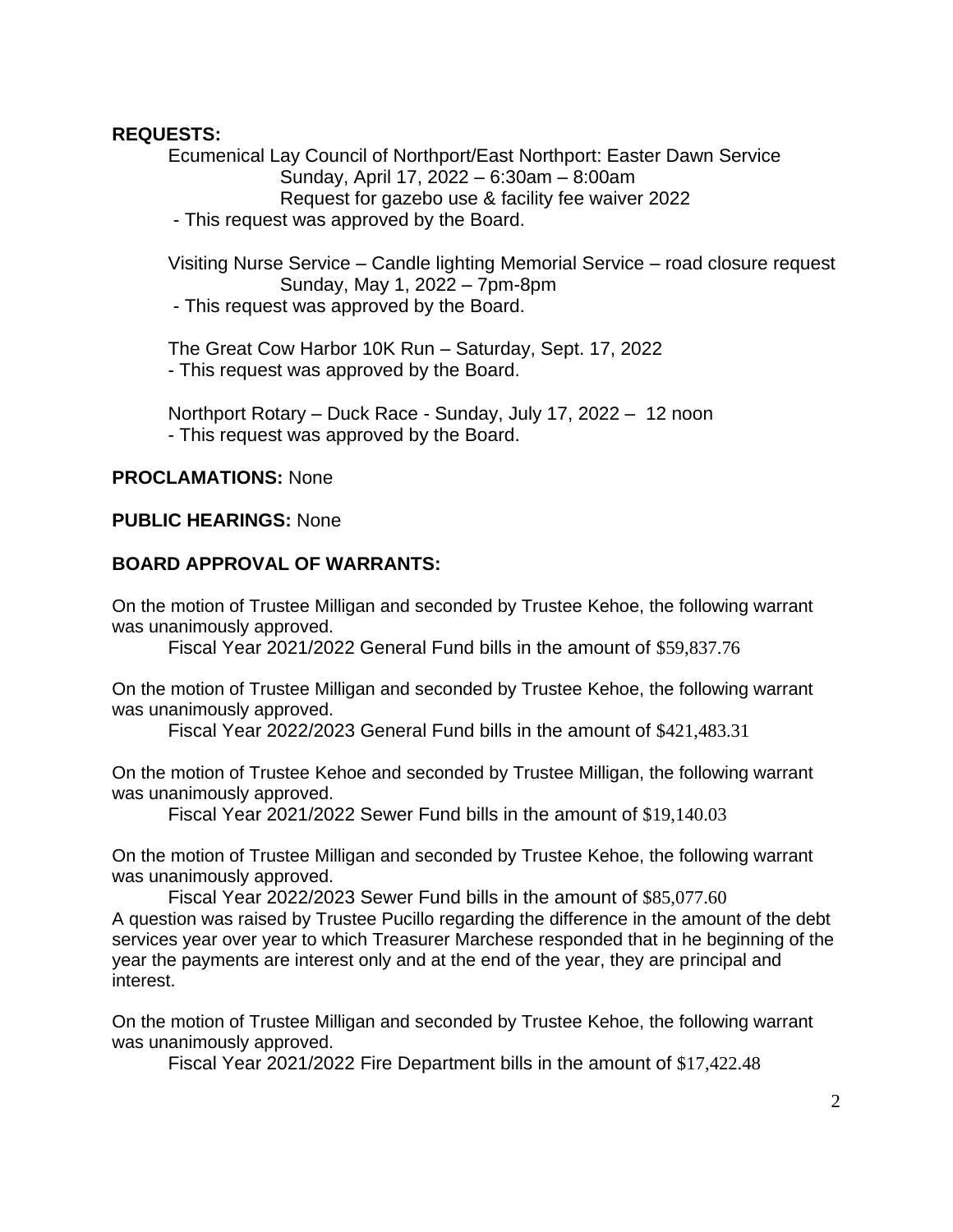A question was raised by Trustee Kehoe regarding an item marked as "Police" and Mr. marchese responded that there is a utility bill split between the two agencies.

On the motion of Trustee Milligan and seconded by Trustee Kehoe, the following warrant was unanimously approved.

Fiscal Year 2022/2023 Police Uniform reimbursements of \$28,000

Fiscal Year 2021/2022 Payroll Week (3/11/2022) General Fund \$321,248.48

Fiscal Year 2021/2022 Payroll Week (3/11/2022) Sewer Fund \$14,297.78

## **BUSINESS/COMMISSIONERS REPORTS:**

Trustee Kehoe reported first. He congratulated the winners of the election, stated that it has been a privilege to serve as a trustee for the past eight years and offered his assistance to the new board as they start their terms.

Trustee Milligan reported on a press conference held at the Yacht club earlier in the day regarding the grant for the first rain garden which he started working on six years ago which will be funded by grants and will be followed by three more. He stated that they should be an efficient way to help with run off and cut down on pollution in the Harbor. He also congratulated the newly elected board and commented that he enjoyed his eight years as a trustee and was grateful to contribute. He also thanked all the village employees and thanked Mayor McMullen for his tireless work and his guidance during the events of his tenure which covered major storms, employee theft, COVID, Trump rallies and other hardships. He stated that Mayor McMullen clarified job roles, procedures, code clarifications and made other strides to make the village more efficient and set up for success.

Trustee Weber also complimented Mayor McMullen on the work he has done to correct wrong inefficiencies in village hall and as acting as a mentor to him during his time as trustee. He also complimented Treasurer Marchese and the management and improvement of village finances during his tenure. He also complimented Village Attorney Stu Besen for his work and advisement as well as the Village Clerk, Deputy Clerk and Building department. He spoke of his frustration with recent reports in the Observer and asked for the village to come together.

## **TREASURER REPORT:**

Treasurer Marchese reported that he has decided after 35 years of government service, he has decided to retire. He stated he has met with the Mayor-elect and will work as long as it takes to find a new treasurer and to keep the village finances solid regarding reserves, taxes, audits, upcoming projects and state aid.

Trustee Kehoe commented that the work Mr. Marchese did in 2006/2008 with negotiating the police contract structures was later adopted throughout the county and he thanked him for all his guidance through the years.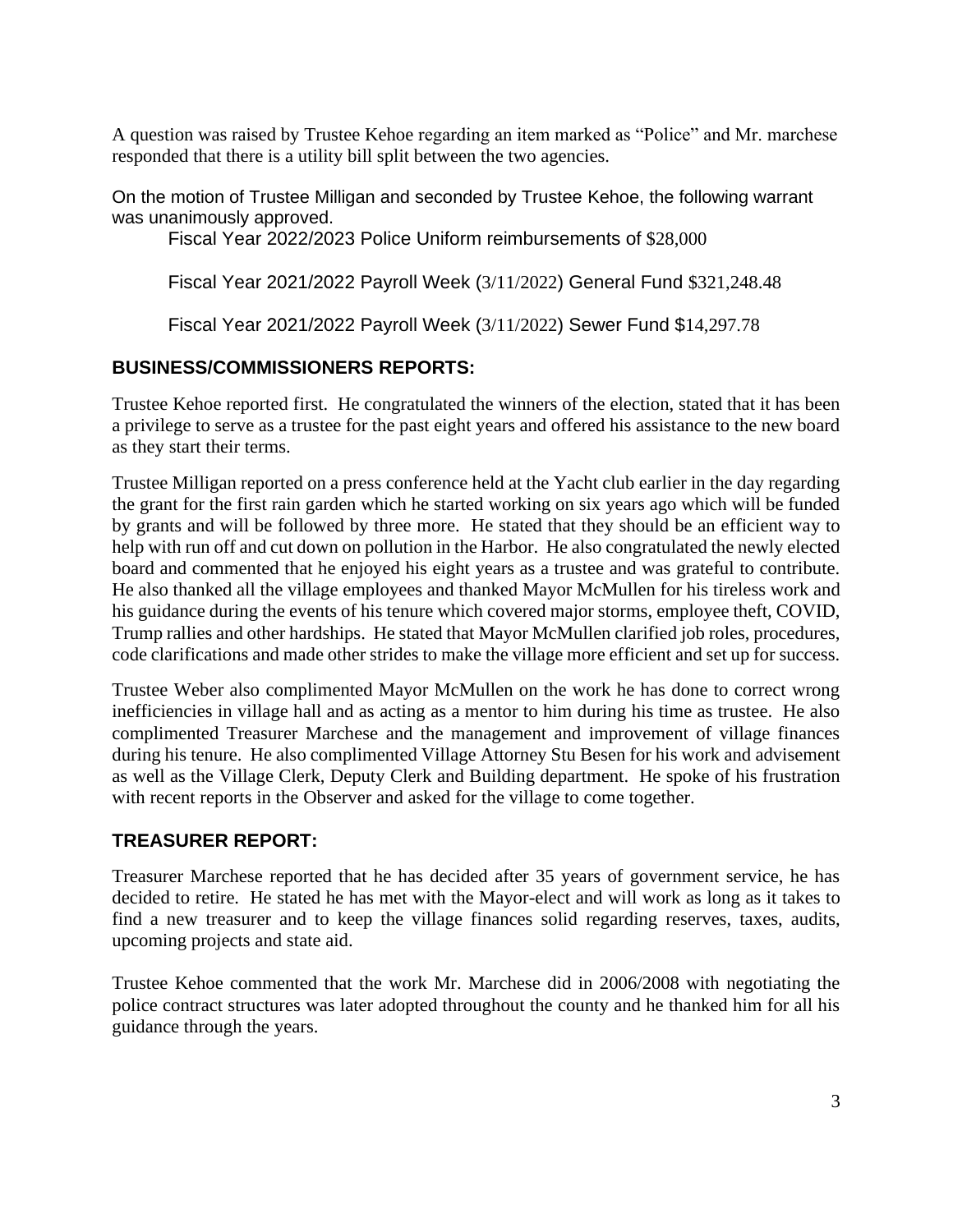### **CHIEF OF POLICE REPORT:**

Chief Hughes also congratulated the newly elected officials and thanked the outgoing board for their support over the past few years.

#### **CORRESPONDENCE:** None

#### **NOTICES:**

Community Blood Drives:

Northport American Legion Post 694 – Saturday March 26 - 10am - 4pm St. Paul's Methodist Church – Monday March 28<sup>th -</sup> 2:30pm-8:00pm

#### **RESOLUTIONS:**

On the motion of Trustee Weber and seconded by Trustee Kehoe, the following resolution was unanimously approved.

#### **RESOLUTION: 2022 – 33 ~ APPROVAL OF THE MINUTES**

BE IT RESOLVED: The minutes of the March 1<sup>st</sup>, 2022 meeting are hereby accepted.

On the motion of Trustee Kehoe and seconded by Trustee Milligan, the following resolution was unanimously approved with Trustee Weber abstaining.

#### **RESOLUTION 2022- 34 ~ LOSAP**

 **WHEREAS,** the Board of Trustees of the Village of Northport has reviewed the list of volunteer members and their earned service credits for 2021 submitted by the Northport Fire Department for application towards their Length of Service Award Program (LOSAP) and,

 **BE IT RESOLVED:** the Board of Trustees hereby approves the 2021 Northport Fire Department firefighter service credit record list dated February 8<sup>th</sup>, 2022 and hereby certifies same.

On the motion of Trustee Milligan and seconded by Trustee Kehoe, the following resolution was unanimously approved with Trustee Weber abstaining.

#### **RESOLUTION 2022- 35 ~ ACCEPTANCE OF PAYMENT SCHEDULE FOR NORTHPORT FIRE DEPARTMENT PHYSICAL EXAMS**

 **WHEREAS,** the Northport Fire Department Board of Fire Commissioners is required to provide physicals for the Northport Fire Department volunteer members to qualify them as fit for duty to serve,

 **WHEREAS,** the Board of Fire Commissioners have determined that the proposal offered by Northport Comprehensive Care, 325 Main Street, Northport, NY 11768 as the most comprehensive, cost effective and best option to satisfies the standards set by the Department of Labor and the National Fire Protection Association,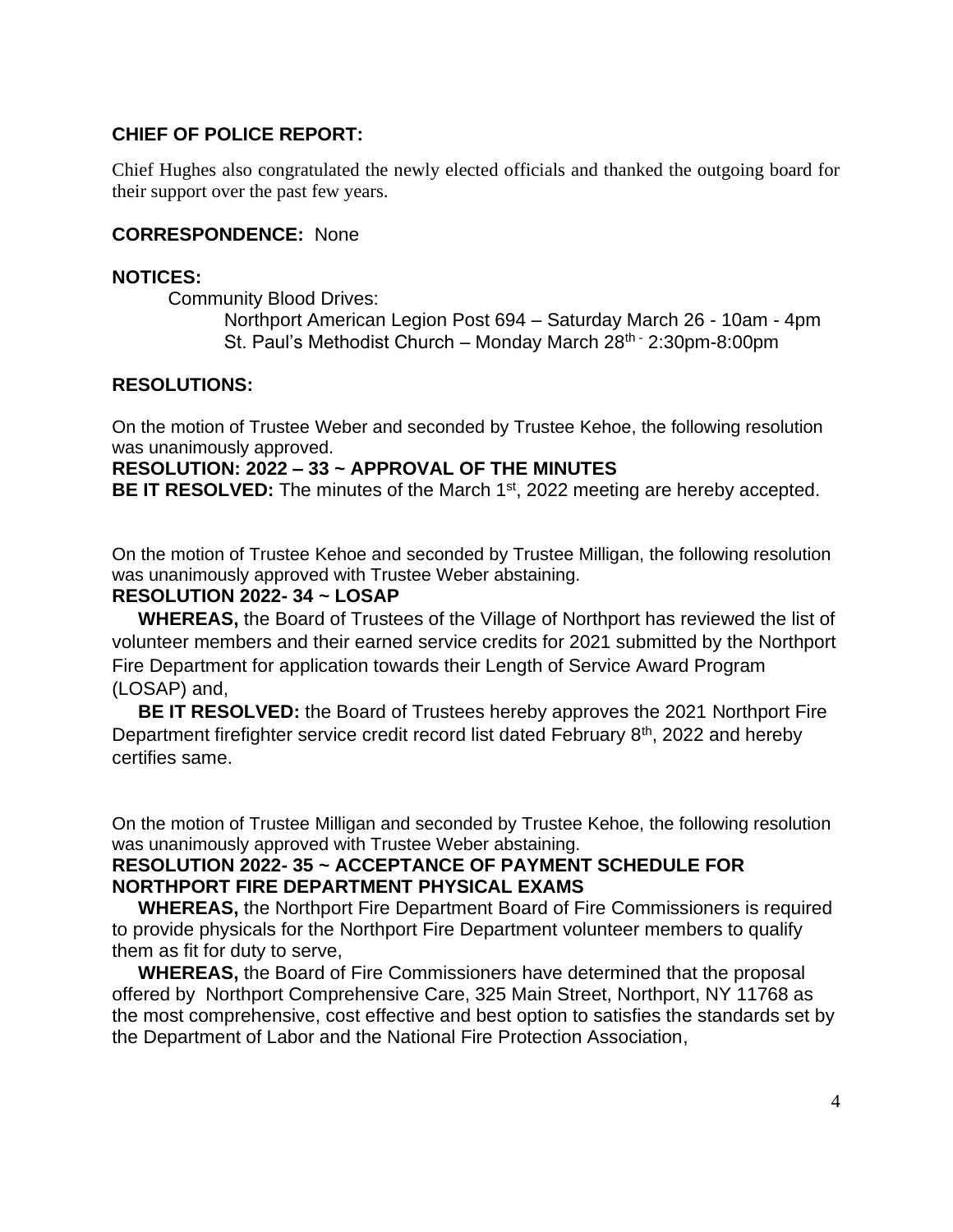**BE IT RESOLVED:** that the Board of the Trustees of the Village of Northport hereby accepts the recommendation of the Northport Fire Department Board of Fire Commissioners and hereby agrees to and accepts the payment schedule set forth by Northport Comprehensive Care dated January 18th, 2022.

On the motion of Trustee Milligan and seconded by Trustee Kehoe, the following resolution was unanimously approved with Trustee Weber abstaining.

## **RESOLUTION 2022 – 36 ~ PURCHASE OF A NEW 2022 AMBULANCE**

**WHEREAS:** it has been determined that it is necessary to replace one of the Village's ambulances, as it has reached the end of its service life, and

**WHEREAS:** the Northport Fire Department and the Board of Fire Commissioners have selected a vehicle, and

**WHEREAS:** the vehicle selected may be purchased through the HGAC Cooperative Purchasing Program, eliminating the need to put forth a special bid.

**WHERE AS** authorizing the purchase of equipment is a type II action pursuant to 6 NYCRR Section 617.5 (c) 31 and is not subject to any further action under SEQRA and

**NOW THEREFORE, BE IT RESOLVED:** The Mayor is authorized to enter into an agreement with Life Line Emergency Vehicles for the purchase of one new ambulance for the Fire Department, as per estimate #10087-0010, as per the HGACBuy Contract #AM10-20, in the amount of \$307,893.00, and

**FURTHER RESOLVED**: The Village Board hereby authorizes the Village Treasurer to make the necessary transfers to fund the purchase of this equipment.

On the motion of Trustee Milligan and seconded by Trustee Kehoe, the following resolution was unanimously approved without a complete reading.

## **RESOLUTION: 2022 – 37 ~ PURCHASE OF A NEW BOBCAT TRACK LOADER**

**BE IT RESOLVED:** The Mayor is hereby authorized to enter into an agreement with Clark Equipment Company DBA Bobcat Company, for the purchase of a new T66 T4 Bobcat Compact Track Loader, quotation #AMS-05609, as per NYS Contract #PC69396, in the amount of \$66,691.35, and

**FURTHER RESOLVED**: The Village Board hereby authorizes the Village Treasurer to make the necessary transfers to fund the purchase of this equipment, and

**FURTHER RESOLVED**: authorizing the purchase of equipment is a type II action pursuant to 6 NYCRR Section 617.5 (c) 31 and is not subject to any further action under SEQRA.

On the motion of Trustee Kehoe and seconded by Trustee Milligan, the following resolution was unanimously approved without a complete reading.

#### **RESOLUTION: 2022 - 38 ~ AUTHORIZING THE MAYOR TO EXECUTE A INTERMUNICIPAL AGREEMENT WITH THE INCORPORATED VILLAGE OF HUNTINGTON BAY**

**WHEREAS:** the Police Department of Northport desires to continue the service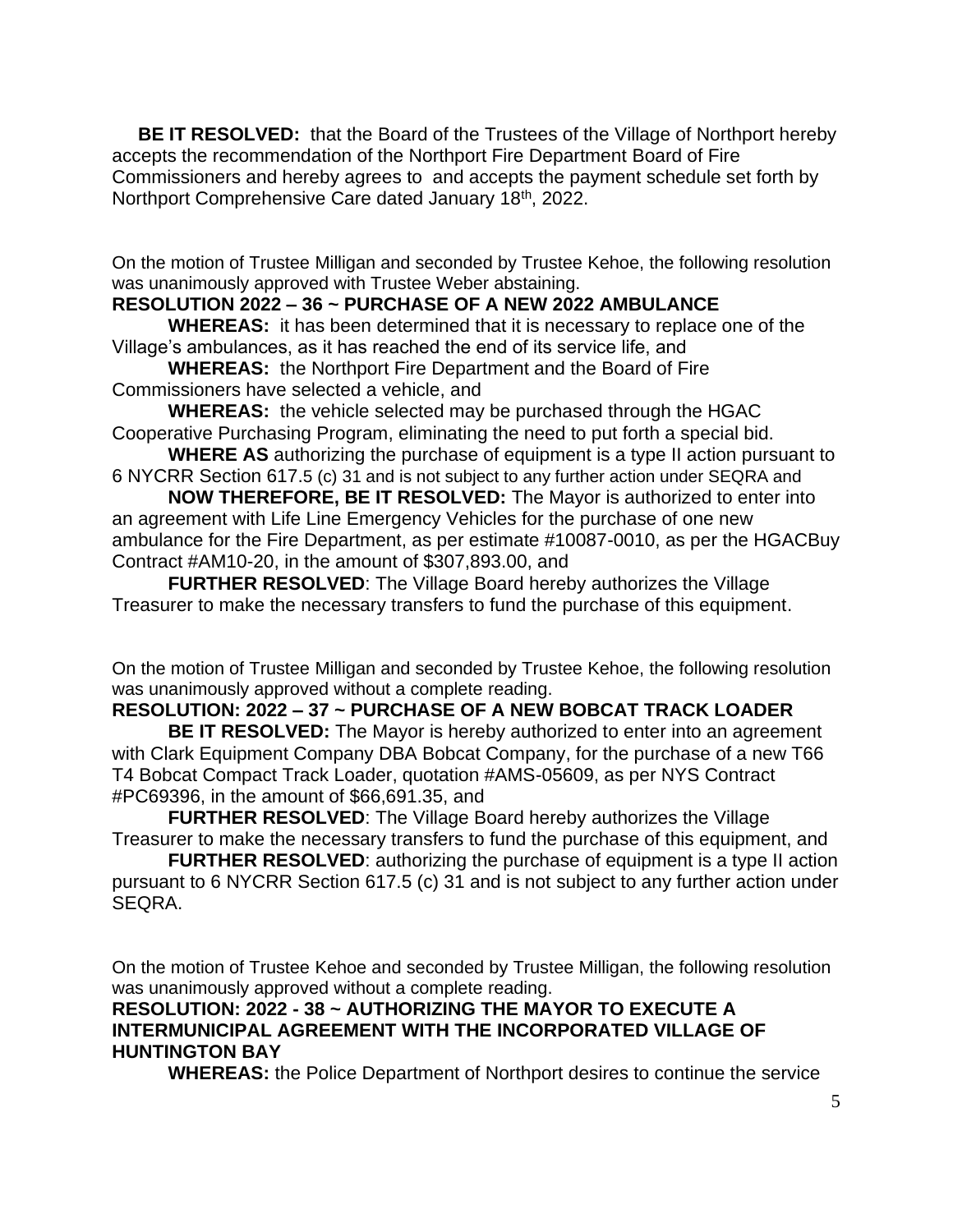that they shall, upon the request of the Police Department of Huntington Bay, answer the Police Department telephone maintained by the Huntington Bay Police Department during such periods of time as the Huntington Bay Police Department is unoccupied

**WHEREAS,** the execution of an intermunicipal agreement is a Type II action pursuant to 6 N.Y.C.R.R. Section 617.5(c) (18)(21), and therefore no further SEQRA review is required.

**BE IT RESOLVED:** The Northport Village Board hereby authorizes the Mayor to execute an intermunicipal agreement with the Incorporated Village of Huntington Bay commencing Jan. 1, 2022 non pro tunc and expiring December 31, 2026; subject to attorney review to form and content.

On the motion of Trustee Weber and seconded by Trustee Milligan, the following resolution was unanimously approved

#### **RESOLUTION: 2022 – 39 ~ ACCEPTANCE OF DONATION**

**WHEREAS:** 1656 Foundation Inc has offered a donation of funds for the renovation of Cow Harbor Park Basket Ball Court.

**WHEREAS:** It is understood that said basketball courts will be available for public use, and

**WHEREAS:** The Board of Trustees has considered this contribution, and has determined that that the acceptance of such gift is in the best interest of the village, now therefore

**BE IT RESOLVED:** That the Village of Northport gratefully accepts the generous donation by 1656 Foundation Inc. of Sixty Five Thousand Six Hundred dollars (\$65,600.00), and hereby directs the Village Treasurer to establish a holding account for these funds until such time as those funds as disbursed.

Trustee Weber commented that since the 1995 Northport HS basketball team, who championed the fundraising for the new court, is not a formal non-profit organization, they partnered with 1656 Foundation which is another local benevolent group to collect the funds which will be held in a specific use account for the new basketball court construction and landscaping with the final design to be approved by the new board.

#### **PUBLIC PARTICIPATION:**

• The first resident to speak was Cathie Josephson who voiced her concern that handicap parking spots are being abused and asked for more handicap accessible curb cut-outs and park improvements. Mayor McMullen responded that the village is in the process of reengineering many of the sidewalks and he asked Chief Hughes to speak to his officers regarding enforcement. Trustee Milligan commented that all new projects are required to be ADA compliant but the village also wants them to be and all new infrastructure projects are reviewed by consultants as well.